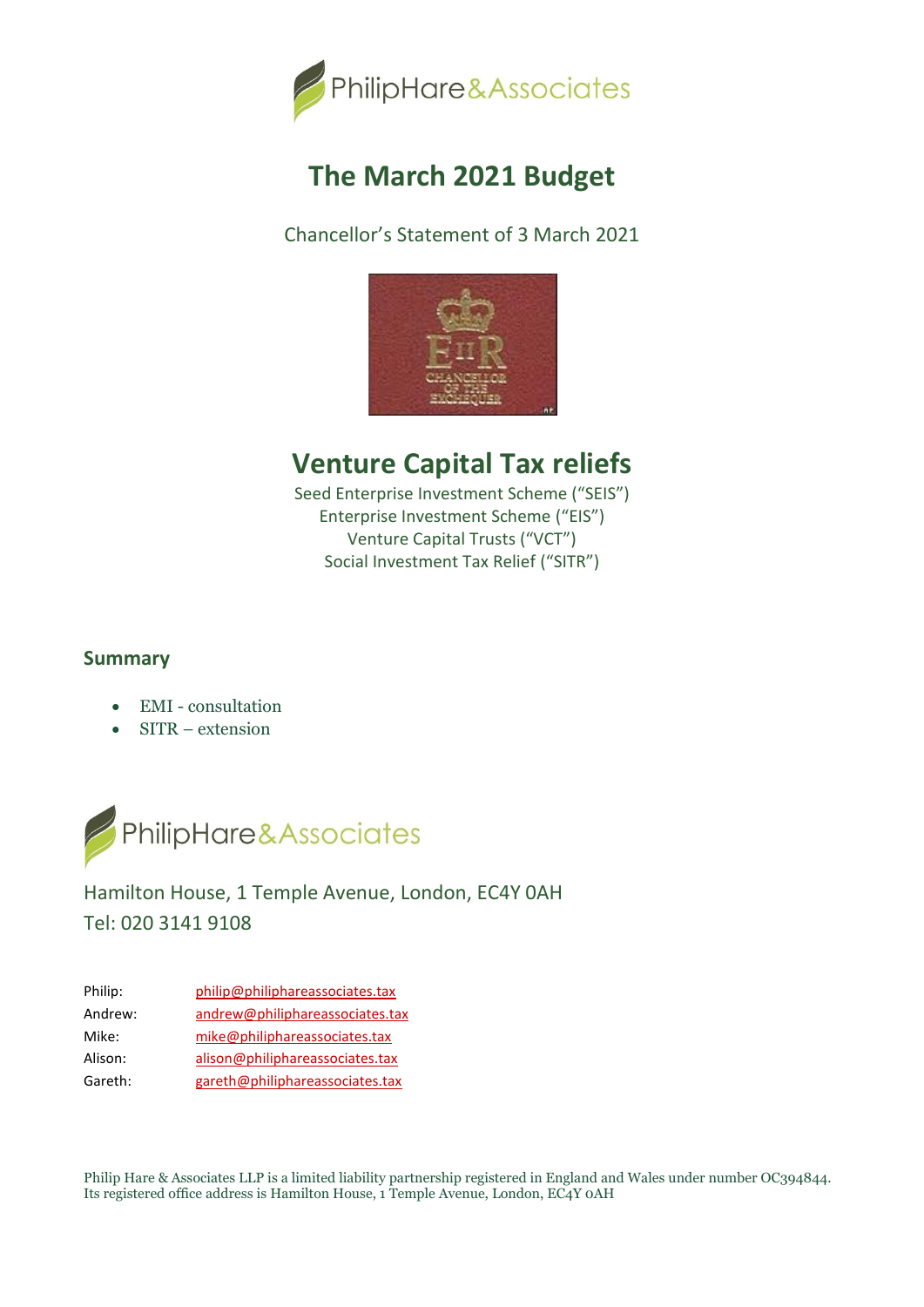

## **Chancellor's Budget Statement of 3 March 2021 venture capital tax reliefs**

Like other countries, the UK is suffering from the effects of the Covid-19 pandemic, and so today's Budget has been awaited to see what further measures there will be to assist the recovery. Whilst enabling measures are required to help boost the economy, many people expect that taxes will have to rise over the medium to long term.

The EU-UK Trade and Cooperation Agreement applying from 31 December 2020 brings the EIS and VCT rules outside of EU State aid guidelines. It is expected that there will be a UK based State aid authority, and a consultation is being undertaken for that, please see [here](https://philiphareassociates.tax/news/business-secretary-launches-consultation-for-new-uk-subsidies-system/) for further information. Subject to this and the reach of the Northern Ireland Protocol, the UK government potentially has the ability (if it is so inclined) to relax some of the restrictions applying to EIS and VCT investment.

The Conservative Party manifesto for the General Election 15 months ago specifically mentioned to the success of the SEIS and EIS, and the Chancellor has referred to the EIS as "world leading" in a recent Parliamentary answer. Many people believe that the venture capital tax reliefs could be usefully expanded to assist in the recovery and the Government's well publicised "levelling up" agenda.

#### *Today's announcements:*

It was pleasing to hear the Chancellor's commitment to supporting investment in growing businesses. There are no announcements in today's Budget Statement specific to the SEIS, EIS or VCTs. This is not surprising given that full consideration will need to be given to any new State aid requirements and the Northern Ireland Protocol. The SITR will continue to be available for a further two years.

There is to be a consultation in relation to the EMI share option scheme, which is based on the EIS rules.

The Finance Bill is due to be published on 11 March 2021, and this may contain further measures.

There were a number of other announcements regarding investment in business, including the £375 million Future Fund: Breakthrough, the £150 million Community Ownership Fund, and the £4.8 billion Levelling Up Fund.

*The Future Fund: Breakthrough* is a new £375 million fund which brings a new direct co-investment fund to support the scale up of innovative, R&D-intensive businesses. The British Business Bank will take equity in funding rounds of over £20 million led by private investors in these companies.

The new £150 million *Community Ownership Fund* does not appear to attract a tax incentive, but instead is a matched funding model, probably to ensure that is not regarded as State aid. From the summer of 2021 community groups will be able to bid for up to £250,000 matched funding to help them to buy local assets to run as community-owned businesses such as pubs, theatres, shops and sports facilities. In exceptional cases up to £1 million of matched funding will be available to help establish a community-owned sports club or buy a sports ground at risk of loss from the community.